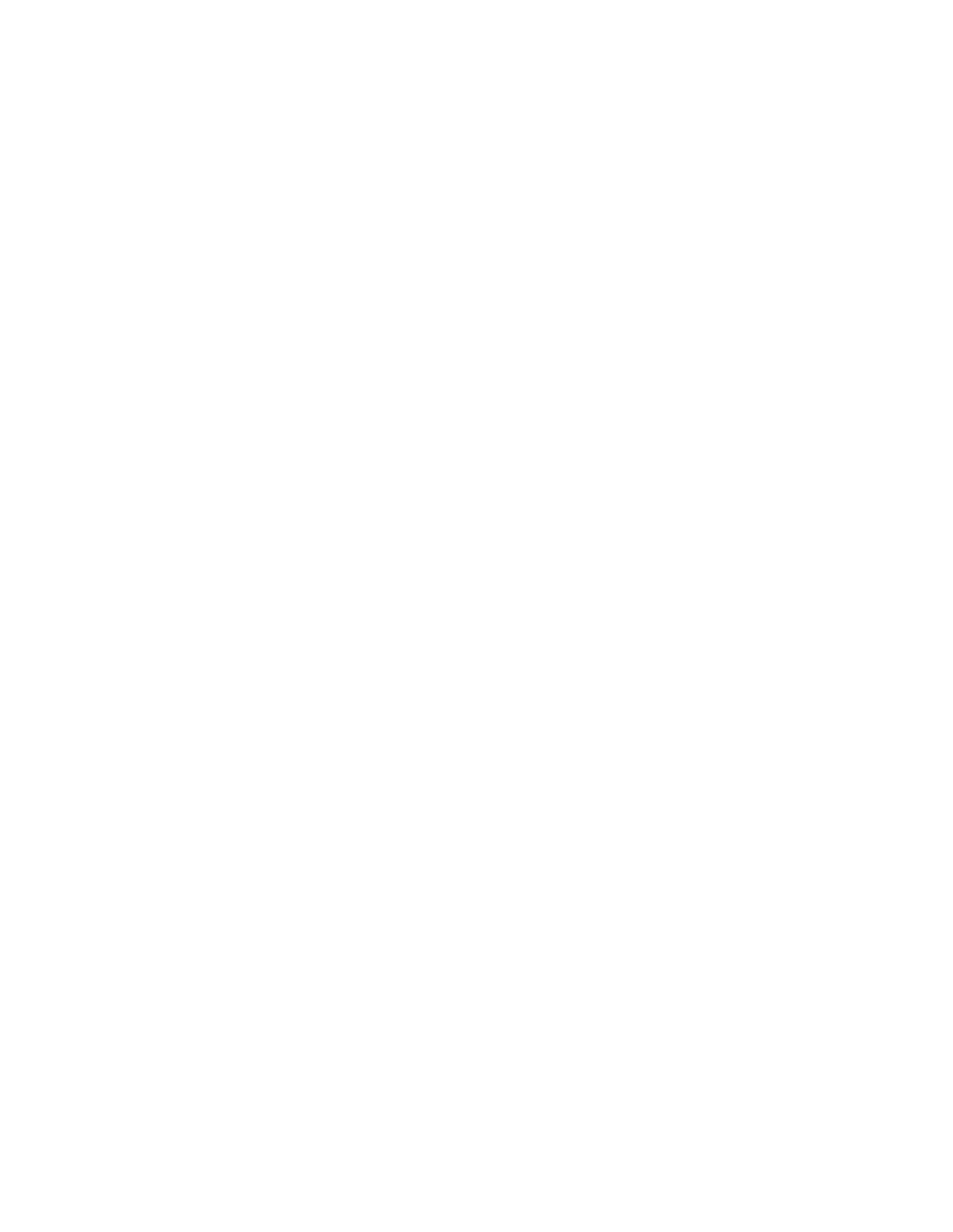### **MICHIGAN EARNED INCOME TAX CREDIT**

**Tax Year 2009** 

Office of Revenue and Tax Analysis Michigan Department of Treasury February 2011

#### **Acknowledgments**

Scott Darragh prepared this statistical update under the direction of Howard Heideman, Director of the Tax Analysis Division, Office of Revenue and Tax Analysis, Michigan Department of Treasury.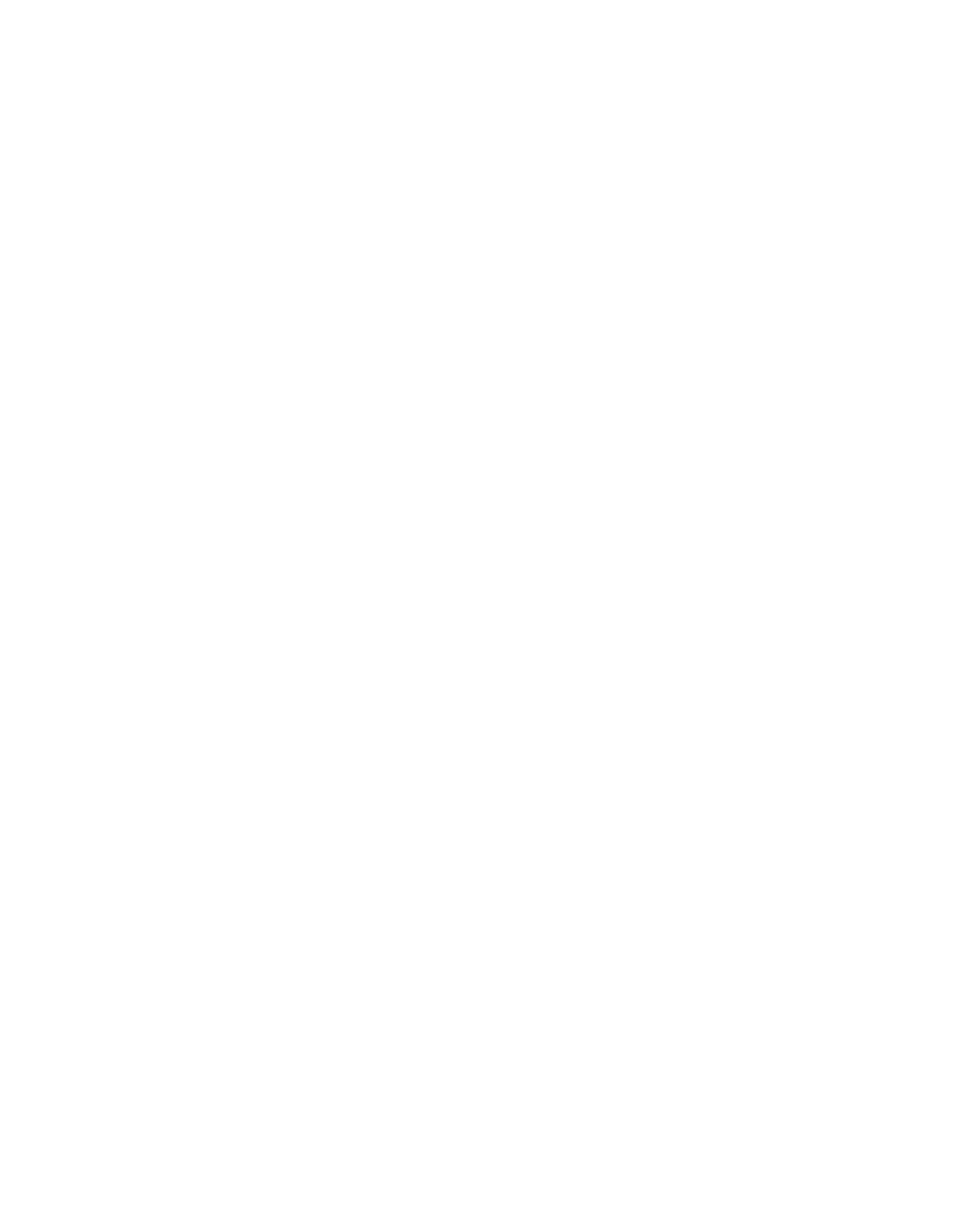#### **Introduction**

Public Act 372 of 2006 created the Michigan earned income tax credit (EITC). For the 2008 tax year, an eligible taxpayer could claim a credit against the Michigan income tax equal to 10 percent of the federal earned income tax credit for which the taxpayer is eligible. By using the federal eligibility standards for the Michigan credit the credit "piggy-backs" on the federal credit. Beginning with the 2009 tax year, the Michigan credit increased to 20 percent of the federal credit. If the Michigan EITC exceeds the taxpayer's income tax for the year the excess credit is paid as a tax refund.

The purpose of this report is to present statistical data on the Michigan EITC for 2009, the second year the credit was available and the first year with the higher piggy-back rate of 20 percent. The data presented here are based on 782,600 tax returns that claimed and received an EITC for 2009. In addition, returns with a 2009 EITC were matched with the taxpayer's 2008 return, when available. The match was done for taxpayers who also claimed a 2008 EITC, and for all 2008 filers. The matched returns allow for a comparison of a recipient's income from one year to the next.

#### **Background on the Federal EITC**

The federal EITC was established in 1975 as a way to offset the impact of the Social Security tax on low-income, working families. After several expansions, the EITC is now the largest cash benefit program in the country. More than 17 percent of all tax returns filed nationally claimed an EITC for 2008, the latest year for which complete data are available. In Michigan, 16.4 percent of all returns filed claim a federal EITC. The federal EITC for tax years 2009 and 2010 was increased for some married couples and for taxpayers with three or more qualifying children. For 2009, the credit may be as large as \$5,657 for a family with three or more qualifying children.

The EITC has three distinct ranges, depending upon an eligible taxpayer's income. Charts 1 and 2 depict the 2009 EITC for unmarried filers and couples filing a joint return, respectively. Income, for purposes of the EITC, means either the taxpayer's adjusted gross income or earned income from wages, salaries, or business income, whichever produces the smallest credit. The EITC initially rises with additional earned income, effectively acting as a subsidy for work. The subsidy rates are 7.65 percent for recipients without qualifying children, 34 percent for recipients with one qualifying child, 40 percent for recipients with two qualifying children, and 45 percent for recipients with three or more qualifying children. The income subsidy range ends at \$5,970 for recipients without qualifying children, resulting in a maximum credit of \$457 for 2009. For recipients with one qualifying child, the subsidy range ends at \$8,950 resulting in a maximum credit of \$3,043. For recipients with two and three or more qualifying children, the subsidy range ends at \$12,570 resulting in maximum credits of \$5,028 and \$5,657, respectively.

The second range is often referred to as the cash-grant range, since the EITC amount is unchanged even if a recipient's income changes within the range. The cash-grant range is between \$5,970 and \$7,470 for recipients without qualifying children who are not married and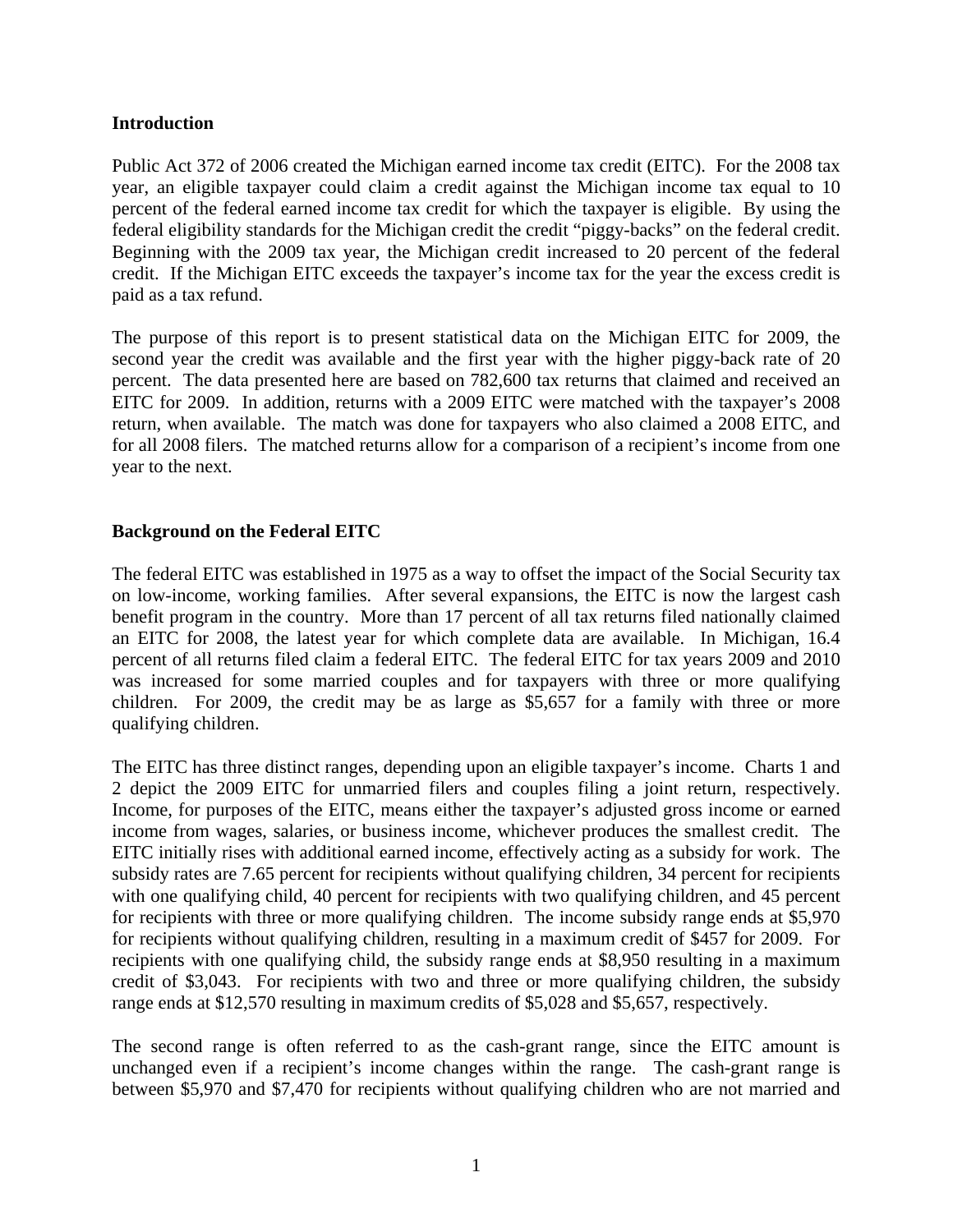filing a joint return, between \$8,950 and \$16,420 for recipients with one qualifying child and not filing a joint return, and between \$12,570 and \$16,420 for recipients with two and three or more qualifying children and not filing a joint return. In order to reduce the marriage penalties associated with the EITC, the cash-grant range for 2009 is extended by \$5,000 for all recipients who are married and filing a joint return.

The EITC is phased out in the third range, so additional income will result in a smaller EITC amount. The phase out range effectively taxes additional earned income by reducing the tax benefits as the recipient's income rises. For recipients without qualifying children, the credit is reduced by 7.65 percent of any income over \$7,470, and the credit is eliminated for incomes over \$13,440 for taxpayers whose filing status is single or head of household. The phase out range begins at \$12,470 and is completed at \$18,440 for those filing a joint return without qualifying children. For unmarried recipients with one qualifying child, the phase out begins at \$16,420 and is complete at \$35,463. As a result, the credit is reduced by approximately 16 percent of any income above \$16,420. The phase out range begins at \$21,420 and is completed at \$40,463 for those with one qualifying child who file a joint return. For unmarried recipients with two qualifying children and those with three or more qualifying children, the phase out begins at \$16,420. For recipients with two qualifying children the phase out is complete at \$40,295, while the phase out is complete at \$43,279 for recipients with three or more qualifying children. As a result, the credit is reduced by approximately 21 percent of any income above \$16,420. The phase out range begins at \$21,420 and is completed at \$45,295 for those joint filers with two qualifying children, and at \$48,279 for joint filers with three or more qualifying children.

#### **2009 Michigan EITC**

For tax year 2009, more than 782,000 taxpayers received the Michigan EITC. More than \$338.0 million in total credits were claimed, with the average credit equal to \$432. The average taxpayer claiming an EITC had a federal adjusted gross income (AGI) equal to \$16,930, \$17,451 for those with AGI greater than zero. For the approximately 704,000 EITC recipients with AGI greater than zero, the Michigan EITC averaged approximately 2.5 percent of AGI. For almost 216,700 taxpayers, the Michigan EITC represented more than 5 percent of AGI.

Table 1 reports 2009 EITC recipients by AGI. The heaviest concentration of EITC returns occurs between \$5,000 and \$15,000 in AGI, with almost 40 percent of all EITC returns reporting an AGI in this range. The average credit is highest for recipients between \$15,000 and \$20,000, with the average credit for this group equal to \$694 for 2009. This income group is dominated by taxpayers with qualifying children and those taxpayers are beginning the phase out range once income reaches \$16,420 (\$21,420 if filing a joint return).

More than 70 percent of Michigan EITC recipients also claim an income tax exemption for at least one child aged 18 or under. Michigan does not separately collect the federal information on qualifying children, so a good substitute for information on qualifying children for EITC purposes is the number of child exemptions reported by the taxpayer. Table 2 shows the distribution of the Michigan EITC by the number of child exemptions reported. More than 29 percent of the credits are claimed by taxpayers who do not claim a child exemption, but these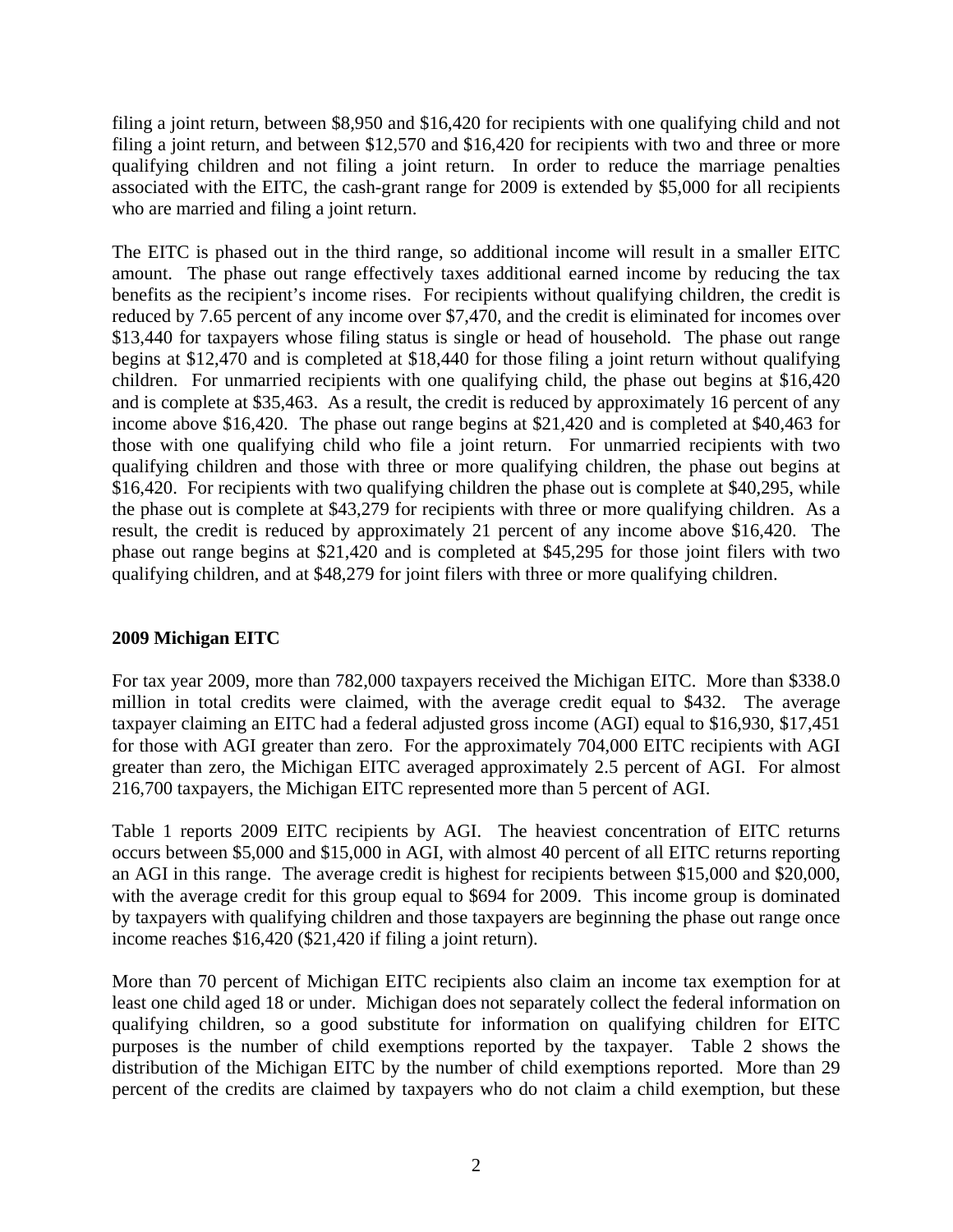credits are small and reflect the smaller federal credit for those without a qualifying child. The average credit for taxpayers who do not claim a child exemption is \$123, less than 30 percent of the overall average credit. The average credit for those claiming two or more child exemptions is more than \$669.

The vast majority of EITC recipients are unmarried, with more than 70 percent reporting single as their filing status. Table 3 shows the distribution of the Michigan EITC by filing status. The average credit for single filers is approximately 13 percent smaller than the average for married filers. While the expanded federal credit range for married claimants may explain some of the difference in average credits, the average AGI of married claimants is also significantly higher than the average AGI of single filers.

Just under 412,300 (52.7 percent) of EITC recipients also received a homestead property tax credit (HPTC), the longstanding Michigan credit designed to provide tax relief to Michigan residents with property taxes that exceed a percentage of their total income specified in statute, typically 3.5 percent of income. Renters are eligible for the credit if rent exceeds 17.5 percent of total income. For those taxpayers who received both credits, the average HPTC of \$501 was slightly larger than the average EITC of \$477. Total EITC payments to taxpayers who received both credits were \$196.6 million, \$10.1 million less than total HPTC payments (\$206.7 million).

EITC claimants on average file their returns earlier than the typical Michigan taxpayer. The distribution of EITC returns by processing date is presented in Table 4, and two key facts are observable. First, EITC returns are filed and processed very early in the processing season with more than 60 percent of the credits processed prior to the end of February while less than 36 percent of all individual income tax returns processed during 2010 were completed by the end of February. Second, the average EITC amount is higher on returns filed early compared to those filed later in the season. The average EITC amount in January and early February (\$527) is much higher than the average credit on returns processed in March and April (\$380). The early filing of EITC returns no doubt reflects the expectation on the part of the taxpayer for a substantial refund.

In order to observe how the Michigan EITC might have impacted taxpayers, returns claiming the credit for 2009 were matched to the taxpayer's 2008 information, first for taxpayers who also claimed an EITC in 2008 and then for all taxpayers who filed a 2008 return. These matching processes allow for comparisons of how income changed from 2008 to 2009 for EITC recipients. The first match was for EITC recipients in both 2008 and 2009. Of the 782,600 recipients in 2009, approximately 500,700 of them also received a credit in 2008 (64 percent). Table 5 shows the distribution of these claimants by the change in AGI from 2008 to 2009. More than 2/3 of the matched recipients had a change in their income of less than \$5,000, either up or down. Income gains were more common for recipients with a change of \$5,000 or less, with about 14,900 more having a higher AGI than had a lower AGI. Approximately 2,200 recipients reported no change in AGI. The average Michigan EITC for all of these matched recipients ranged from \$469 for those with an income reduction of more than \$25,000 to \$555 for those with an income reduction of between \$10,000 and \$25,000.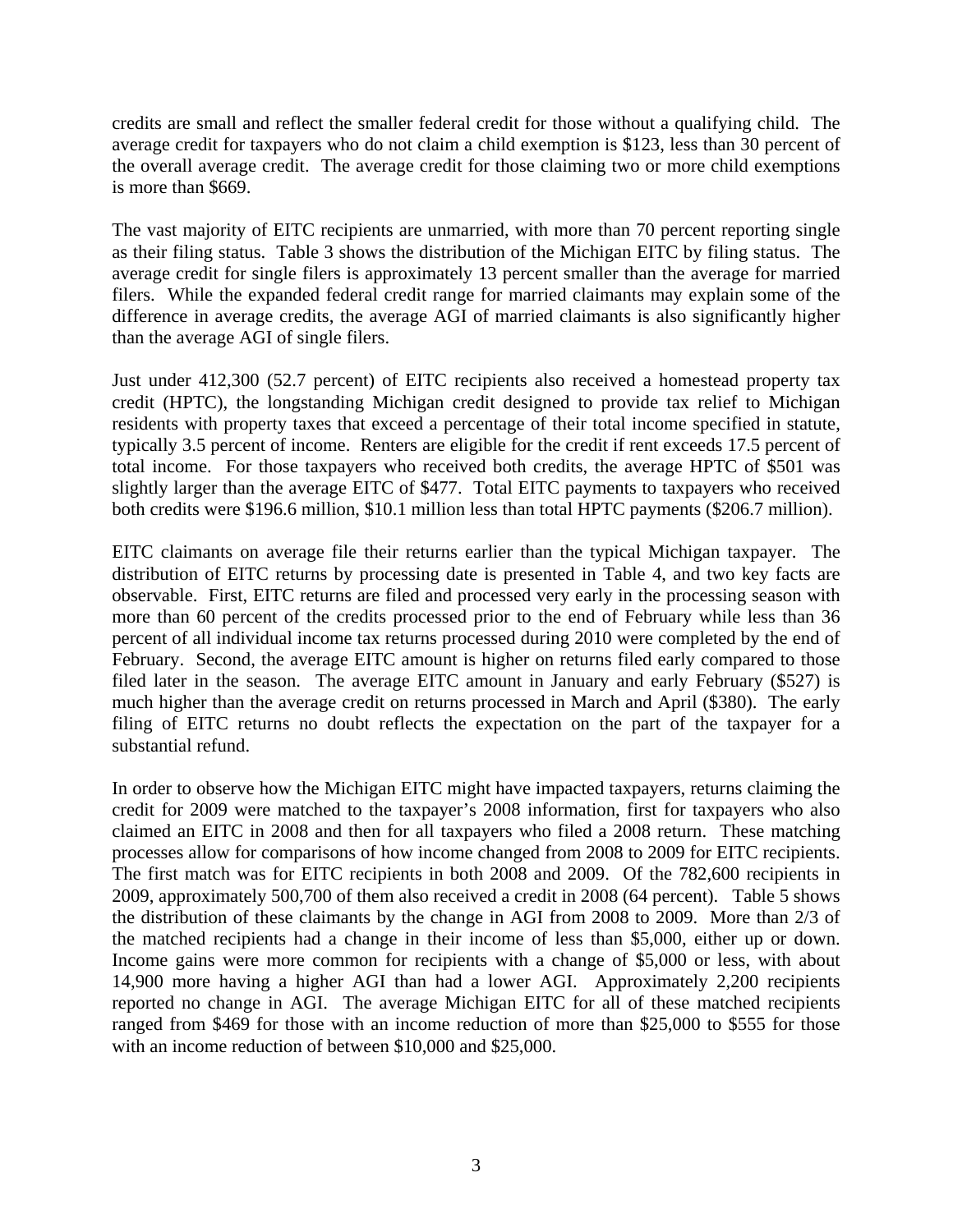Almost 90 percent (691,252 returns) of all EITC returns were matched with their 2008 return. This group will include all of the approximately 500,700 recipients who were matched above. The income change from 2008 to 2009 is a little more diverse when those taxpayers who did not claim an EITC in 2008 are included, with less than ½ of all recipients reporting an income change between -\$5,000 and +\$5,000 (see Table 6). However, there is still a strong concentration of recipients between these ranges (45 percent). The largest average credits are for the group with the biggest income gains. Those recipients whose incomes grew by more than \$10,000 from 2008 to 2009 received credits for 2009 that averaged \$677. Even though Michigan's economy was hit hard by the economic recession throughout 2009, AGI rose for 57 percent of all EITC recipients that were matched. However, the weak economy is reflected by the fact that almost 300,000 claimants saw their income decline from 2008 to 2009. The Michigan EITC helped to reduce the impact of that income reduction by a modest amount.

If you have questions on this report, please contact Scott Darragh at (517) 241-2148.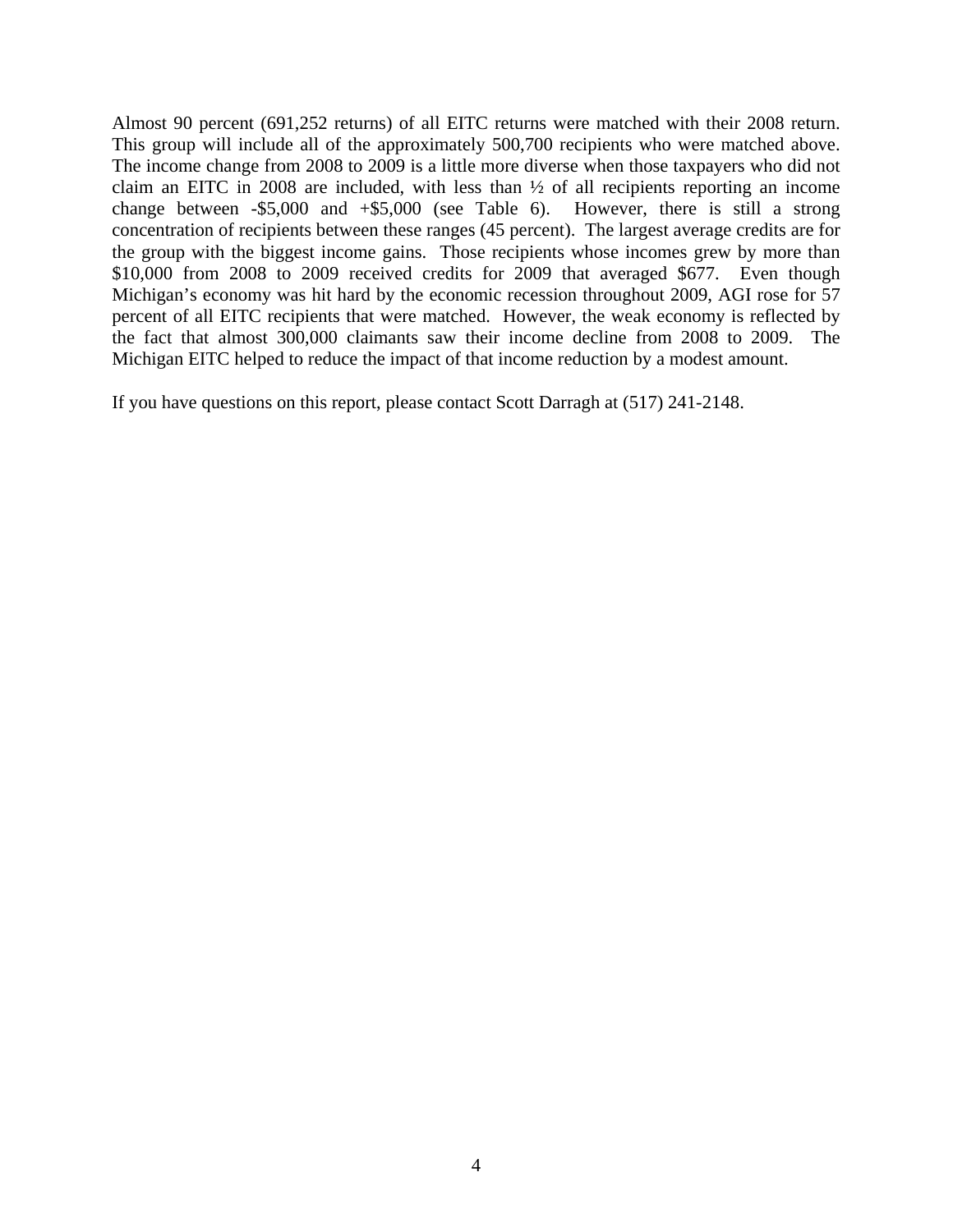

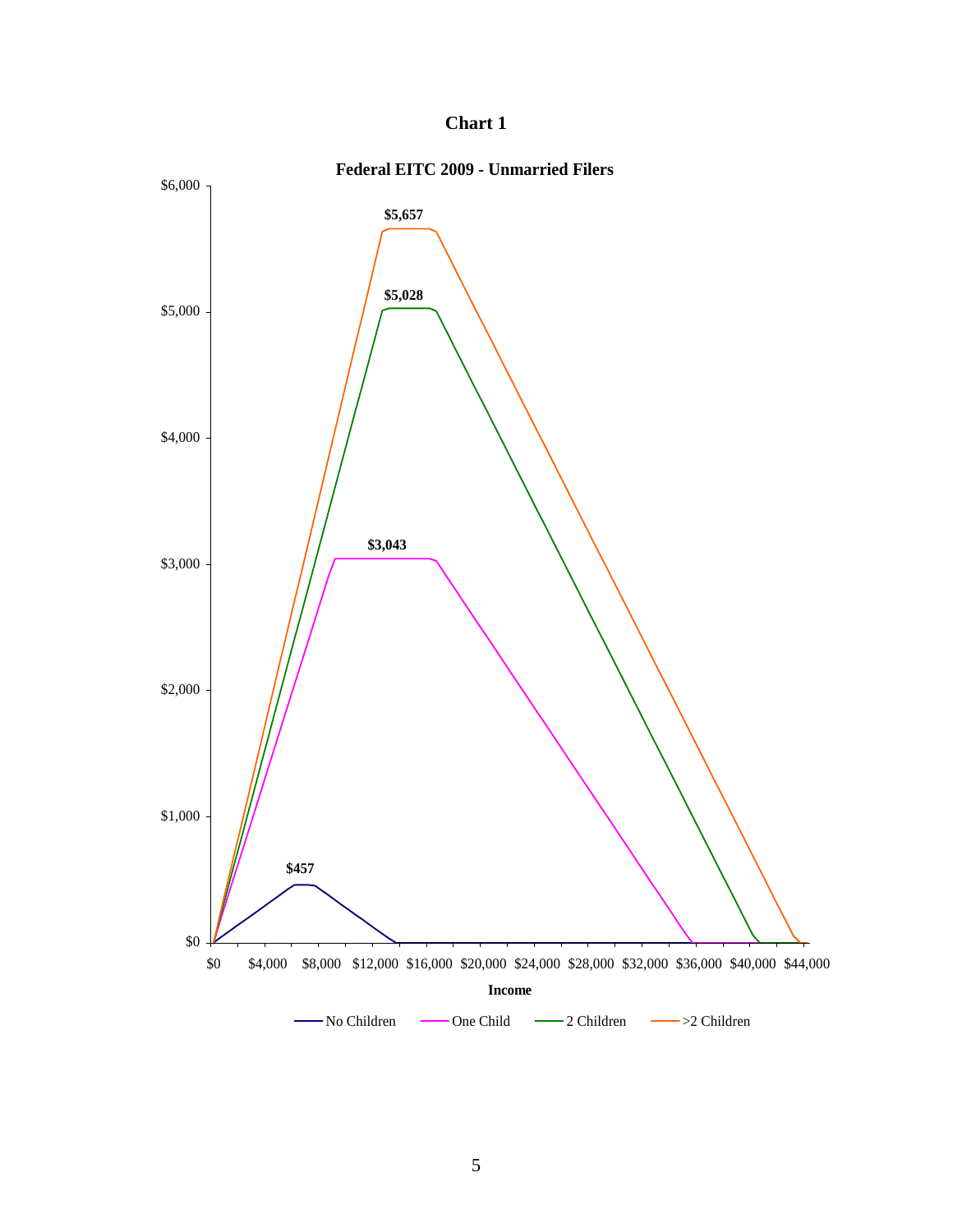



- No Children - One Child - 2 Children - >2 Children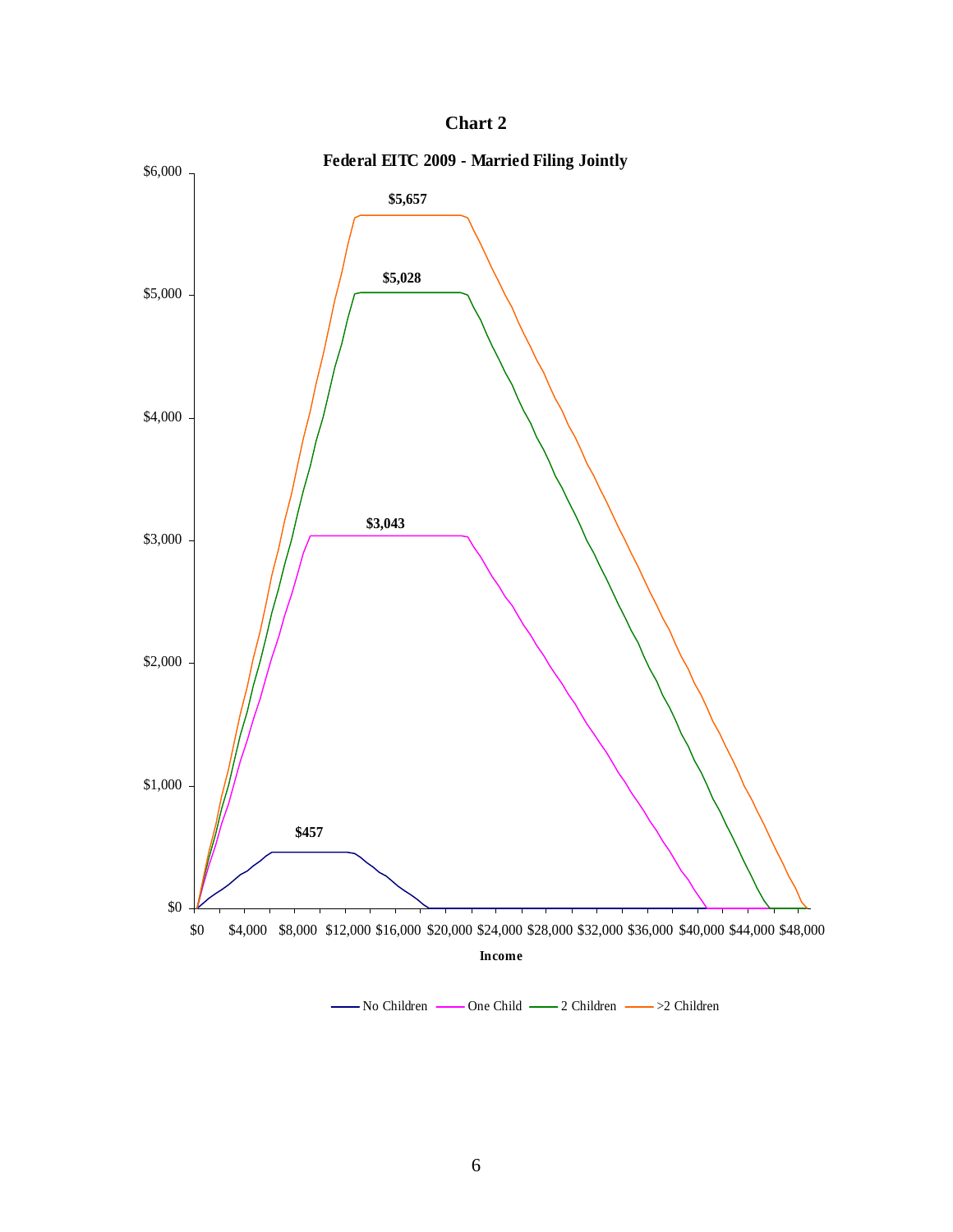#### **Table 1 EITC Recipients by AGI Tax Year 2009**

| <b>AGI Range</b>    | Count   | Average<br>AGI | Average<br><b>MI EITC</b> |
|---------------------|---------|----------------|---------------------------|
| Less than or $= $0$ | 7,747   | $-$ \$35,200   | \$225                     |
| $$0 - $5,000$       | 83,027  | \$2,806        | \$117                     |
| $$5,001 - $10,000$  | 146,145 | \$7,728        | \$320                     |
| $$10,001 - $15,000$ | 162.214 | \$12,322       | \$531                     |
| $$15,001 - $20,000$ | 103,289 | \$17,381       | \$694                     |
| $$20,001 - $25,000$ | 83,799  | \$22,443       | \$648                     |
| $$25,001 - $30,000$ | 71,898  | \$27,433       | \$491                     |
| More than \$30,000  | 124,481 | \$36,248       | \$260                     |
| <b>Total</b>        | 782,600 | \$16.930       | \$432                     |

#### **Table 2 EITC Recipients by Number of Child Exemptions Claimed Tax Year 2009**

| <b>Number</b><br>of Child<br><b>Exemptions</b><br><b>Reported</b> | Count   | Average<br>AGI | Average<br><b>MI EITC</b> |
|-------------------------------------------------------------------|---------|----------------|---------------------------|
| 0                                                                 | 230,164 | \$9,362        | \$123                     |
| 1                                                                 | 255,398 | \$18,141       | \$435                     |
| $\mathfrak{D}$                                                    | 194,935 | \$21,051       | \$646                     |
| 3                                                                 | 75,223  | \$22,771       | \$718                     |
| 4 or more                                                         | 26,880  | \$23,978       | \$697                     |
| <b>Total</b>                                                      | 782,600 | \$16.930       | \$432                     |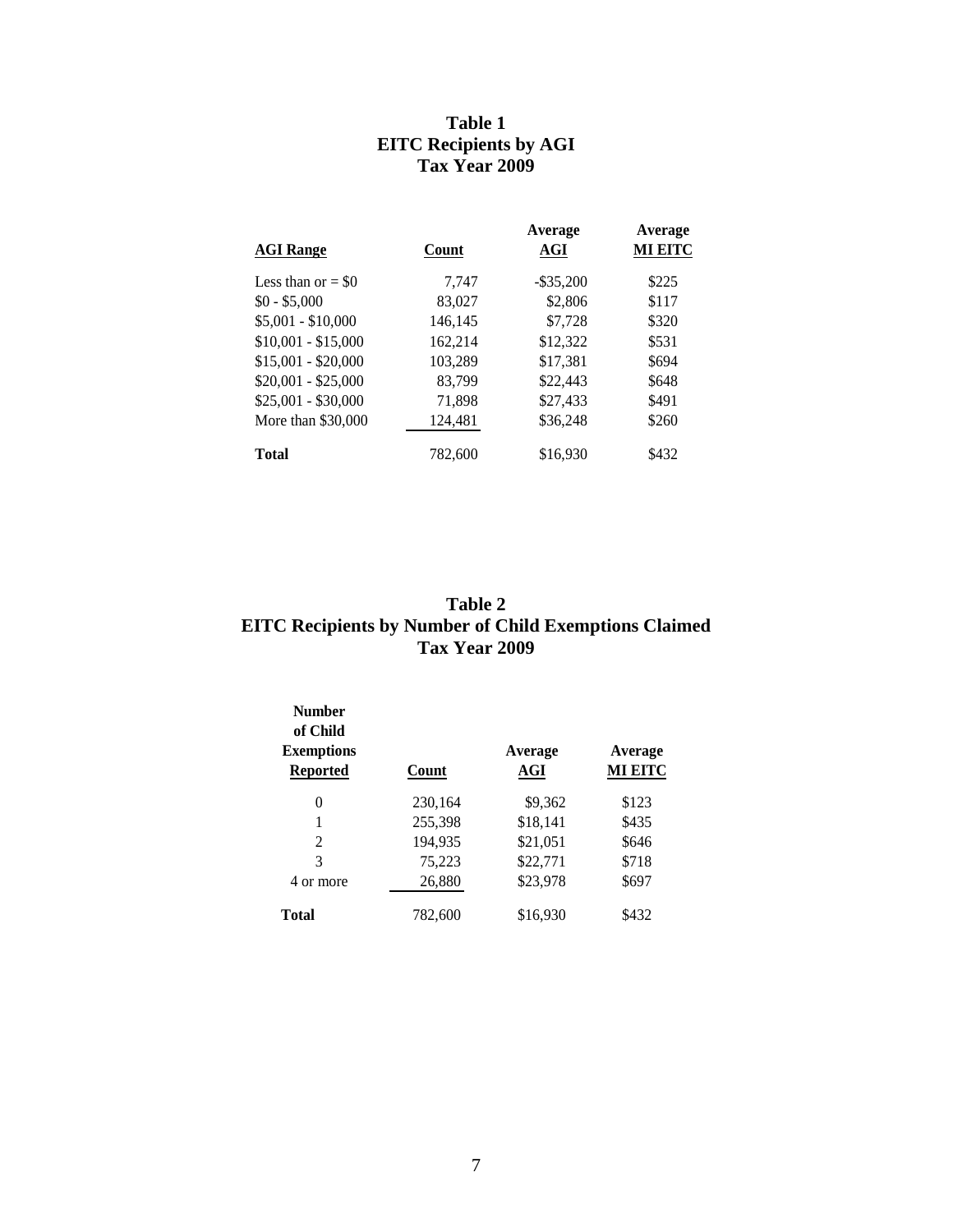#### **Table 3 EITC Recipients by Filing Status Tax Year 2009**

| <b>Filing Status</b>    | <b>Count</b> | Average<br>AGI | Average<br><b>MI EITC</b> |
|-------------------------|--------------|----------------|---------------------------|
| No status reported      | 426          | \$14,048       | \$331                     |
| Single                  | 555,824      | \$14,332       | \$414                     |
| Married filing joint    | 225,924      | \$23,324       | \$475                     |
| Married filing separate | 426          | \$17,423       | \$405                     |
| <b>Total</b>            | 782,600      | \$16,930       | \$432                     |

#### **Table 4 EITC Recipients by Processing Date Tax Year 2009**

| Return<br><b>Processed</b> | Count   | <b>Cumulative</b><br>Percent of<br><b>Total</b> | <b>Total</b><br><b>MI EITC</b> | Average<br><b>MI EITC</b> |
|----------------------------|---------|-------------------------------------------------|--------------------------------|---------------------------|
| January                    | 124,960 | 16.0%                                           | \$74,938,552                   | \$600                     |
| Feb. 1 - Feb. 14           | 237,282 | 46.3%                                           | \$115,821,801                  | \$488                     |
| Feb. 15 - Feb. 28          | 111,413 | $60.5\%$                                        | \$45,720,552                   | \$410                     |
| March                      | 140,218 | 78.4%                                           | \$49,774,801                   | \$355                     |
| April                      | 112,176 | 92.8%                                           | \$32,145,604                   | \$287                     |
| After April                | 56,551  | 100.0%                                          | \$19,648,647                   | \$347                     |
| Total                      | 782,600 |                                                 | \$338,049,957                  | \$432                     |